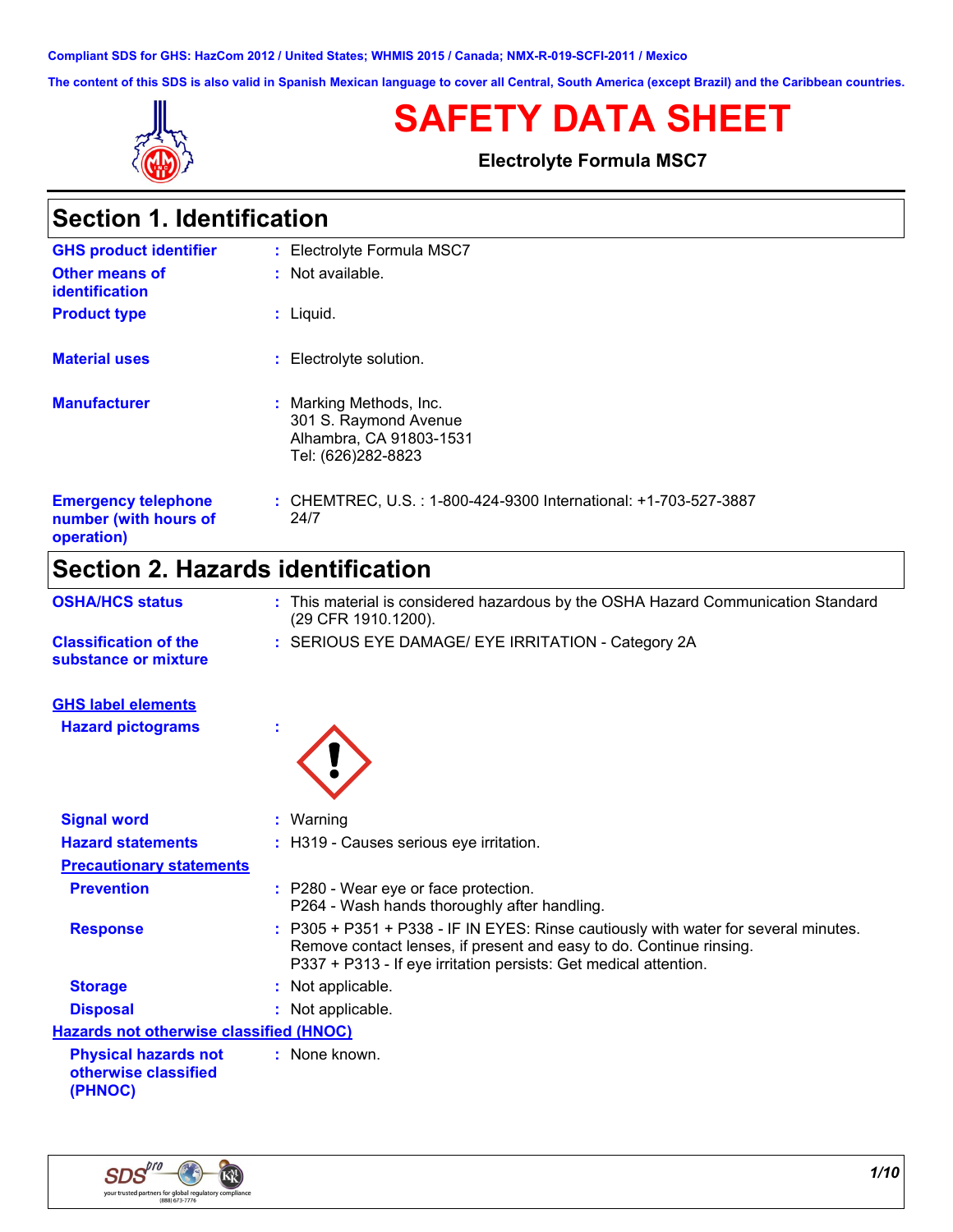# **Section 2. Hazards identification**

| <b>Health hazards not</b> |  |
|---------------------------|--|
| otherwise classified      |  |
| (HHNOC)                   |  |

**:** None known.

# **Section 3. Composition/information on ingredients**

| Substance/mixture                       | : Mixture        |
|-----------------------------------------|------------------|
| Other means of<br><i>identification</i> | : Not available. |

#### **CAS number/other identifiers**

| <b>CAS number</b>   | : Not applicable.  |
|---------------------|--------------------|
| <b>Product code</b> | $:$ Not available. |

| Ingredient name   | l 0      | <b>CAS number</b> |  |
|-------------------|----------|-------------------|--|
| Citric Acid       | $5 - 10$ | 77-92-9           |  |
| Ammonium nitrate  | - 5      | 6484-52-2         |  |
| Sodium etasulfate | - 0      | 126-92-1          |  |

**Any concentration shown as a range is to protect confidentiality or is due to batch variation.**

**There are no additional ingredients present which, within the current knowledge of the supplier and in the concentrations applicable, are classified as hazardous to health or the environment and hence require reporting in this section.**

**Occupational exposure limits, if available, are listed in Section 8.**

### **Section 4. First aid measures**

#### **Description of necessary first aid measures**

| <u>, addition of hoodgeart motern margement</u> |                                                                                                                                                                                                                                                                                   |
|-------------------------------------------------|-----------------------------------------------------------------------------------------------------------------------------------------------------------------------------------------------------------------------------------------------------------------------------------|
| <b>Eye contact</b>                              | : Immediately flush eyes with plenty of water, occasionally lifting the upper and lower<br>eyelids. Check for and remove any contact lenses. Continue to rinse for at least 20<br>minutes. Get medical attention.                                                                 |
| <b>Inhalation</b>                               | : Remove victim to fresh air and keep at rest in a position comfortable for breathing. If not<br>breathing, if breathing is irregular or if respiratory arrest occurs, provide artificial<br>respiration or oxygen by trained personnel. Get medical attention if symptoms occur. |
| <b>Skin contact</b>                             | : Wash contaminated skin with soap and water. Continue to rinse for at least 20 minutes.<br>Get medical attention.                                                                                                                                                                |
| <b>Ingestion</b>                                | : Wash out mouth with water. Do not induce vomiting unless directed to do so by medical<br>personnel. Never give anything by mouth to an unconscious person. Get medical<br>attention if symptoms occur.                                                                          |

#### **Most important symptoms/effects, acute and delayed**

| <b>Potential acute health effects</b> |                                                                                                                     |
|---------------------------------------|---------------------------------------------------------------------------------------------------------------------|
| Eye contact                           | : Causes serious eye irritation.                                                                                    |
| <b>Inhalation</b>                     | Exposure to decomposition products may cause a health hazard. Serious effects may<br>be delayed following exposure. |
| <b>Skin contact</b>                   | : No known significant effects or critical hazards.                                                                 |
| <b>Ingestion</b>                      | : Irritating to mouth, throat and stomach.                                                                          |
| <b>Over-exposure signs/symptoms</b>   |                                                                                                                     |
| <b>Eye contact</b>                    | : Adverse symptoms may include the following:<br>pain or irritation<br>watering<br>redness                          |
| <b>Inhalation</b>                     | : No known significant effects or critical hazards.                                                                 |

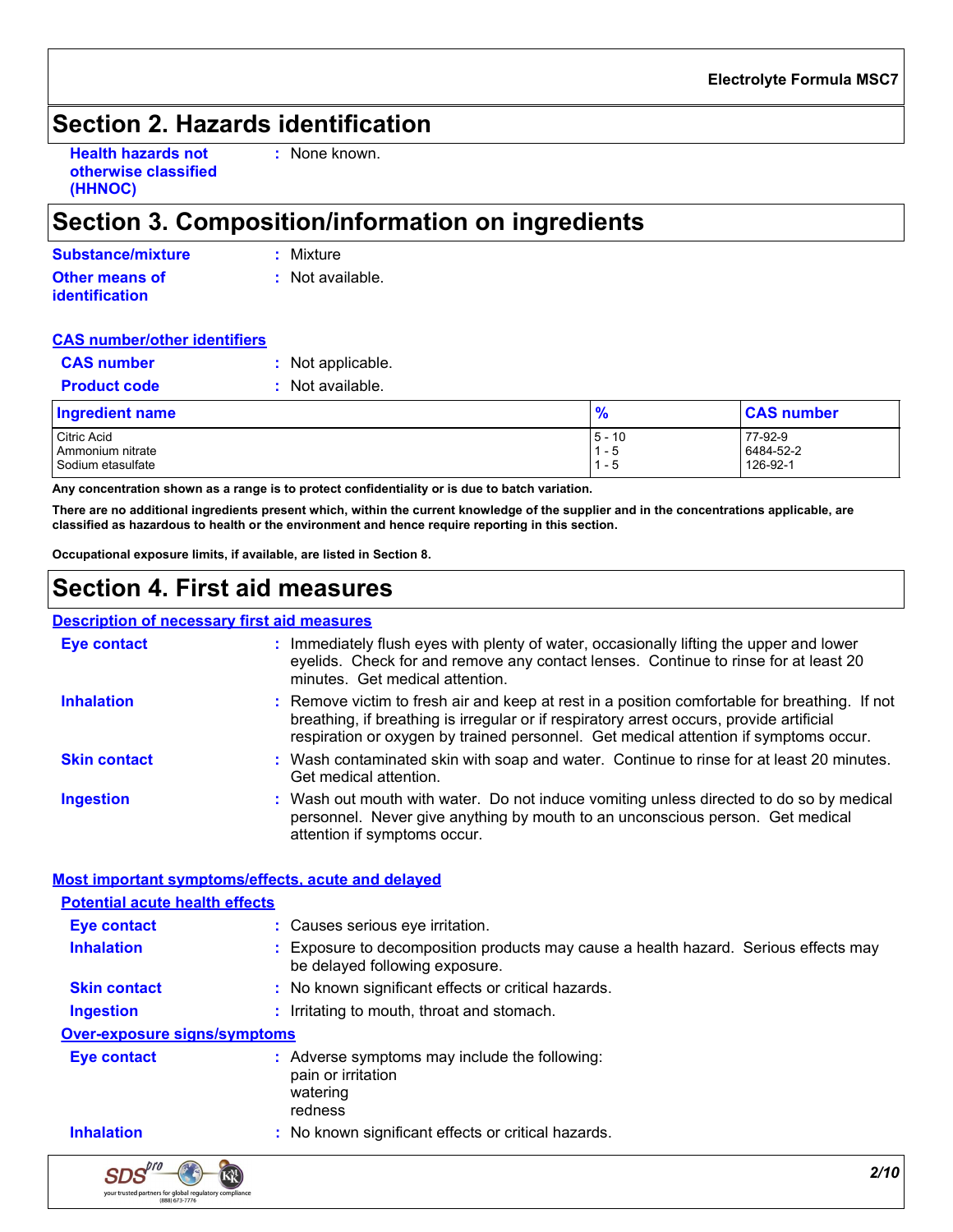# **Section 4. First aid measures**

| <b>Skin contact</b> | : No known significant effects or critical hazards. |
|---------------------|-----------------------------------------------------|
| <b>Ingestion</b>    | : No known significant effects or critical hazards. |
|                     |                                                     |

|                                   | Indication of immediate medical attention and special treatment needed, if necessary                                                                                          |
|-----------------------------------|-------------------------------------------------------------------------------------------------------------------------------------------------------------------------------|
| <b>Notes to physician</b>         | : In case of inhalation of decomposition products in a fire, symptoms may be delayed.<br>The exposed person may need to be kept under medical surveillance for 48 hours.      |
| <b>Specific treatments</b>        | : No specific treatment.                                                                                                                                                      |
| <b>Protection of first-aiders</b> | : No action shall be taken involving any personal risk or without suitable training. It may<br>be dangerous to the person providing aid to give mouth-to-mouth resuscitation. |

#### **See toxicological information (Section 11)**

| <b>Section 5. Fire-fighting measures</b> |                                                                 |  |
|------------------------------------------|-----------------------------------------------------------------|--|
| <b>Extinguishing media</b>               |                                                                 |  |
| <b>Suitable extinguishing</b><br>media   | : Use an extinguishing agent suitable for the surrounding fire. |  |

| <b>Unsuitable extinguishing</b><br>media               | : None known.                                                                                                                                                |
|--------------------------------------------------------|--------------------------------------------------------------------------------------------------------------------------------------------------------------|
| <b>Specific hazards arising</b><br>from the chemical   | : No specific fire or explosion hazard.                                                                                                                      |
| <b>Hazardous thermal</b><br>decomposition products     | : Decomposition products may include the following materials:<br>carbon dioxide<br>carbon monoxide<br>nitrogen oxides<br>Sulfur oxides<br>metal oxide/oxides |
| <b>Special protective actions</b><br>for fire-fighters | : No special measures are required.                                                                                                                          |
| <b>Special protective</b>                              | : Fire-fighters should wear appropriate protective equipment and self-contained breathing                                                                    |

## **Section 6. Accidental release measures**

|                                  | <b>Personal precautions, protective equipment and emergency procedures</b>                                                                                                                                                    |
|----------------------------------|-------------------------------------------------------------------------------------------------------------------------------------------------------------------------------------------------------------------------------|
| For non-emergency<br>personnel   | : Provide adequate ventilation. Put on appropriate personal protective equipment.                                                                                                                                             |
| For emergency responders         | If specialized clothing is required to deal with the spillage, take note of any information in<br>Section 8 on suitable and unsuitable materials. See also the information in "For non-<br>emergency personnel".              |
| <b>Environmental precautions</b> | Avoid dispersal of spilled material and runoff and contact with soil, waterways, drains<br>and sewers. Inform the relevant authorities if the product has caused environmental<br>pollution (sewers, waterways, soil or air). |

apparatus (SCBA) with a full face-piece operated in positive pressure mode.

**Methods and materials for containment and cleaning up**



**equipment for fire-fighters**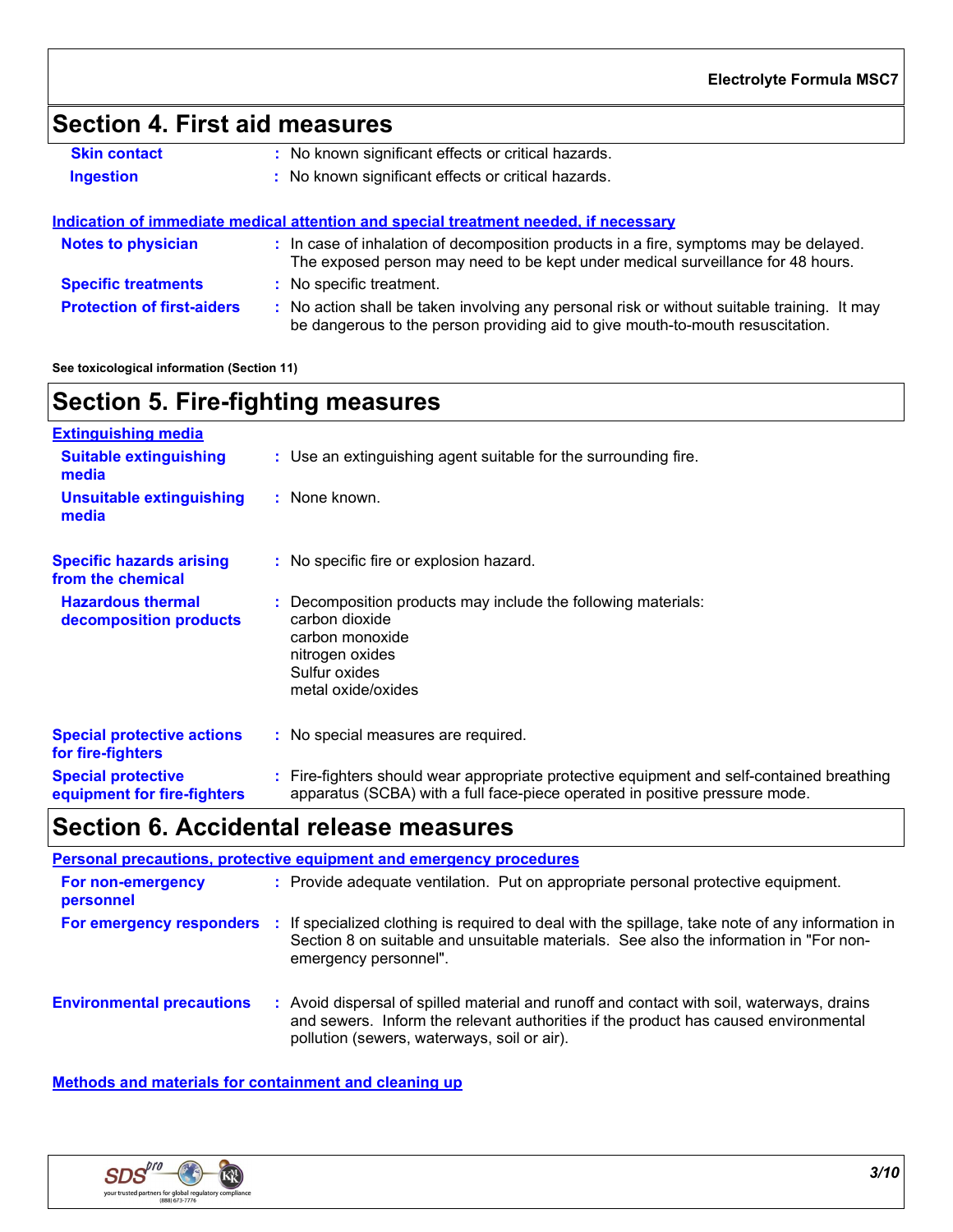# **Section 6. Accidental release measures**

**Spill** Stop leak if without risk. Move containers from spill area. Approach release from spill upwind. Prevent entry into sewers, water courses, basements or confined areas. Wash spillages into an effluent treatment plant or proceed as follows. Contain and collect spillage with non-combustible, absorbent material e.g. sand, earth, vermiculite or diatomaceous earth and place in container for disposal according to local regulations (see Section 13). Dispose of via a licensed waste disposal contractor. Contaminated absorbent material may pose the same hazard as the spilled product. Note: see Section 1 for emergency contact information and Section 13 for waste disposal.

# **Section 7. Handling and storage**

#### **Precautions for safe handling**

| <b>Protective measures</b>                                                       | : Put on appropriate personal protective equipment (see Section 8). Do not ingest. Avoid<br>contact with eyes, skin and clothing. Avoid breathing vapor or mist. Keep in the original<br>container or an approved alternative made from a compatible material, kept tightly<br>closed when not in use. Empty containers retain product residue and can be hazardous.<br>Do not reuse container.                                                                                                             |
|----------------------------------------------------------------------------------|-------------------------------------------------------------------------------------------------------------------------------------------------------------------------------------------------------------------------------------------------------------------------------------------------------------------------------------------------------------------------------------------------------------------------------------------------------------------------------------------------------------|
| <b>Advice on general</b><br>occupational hygiene                                 | : Eating, drinking and smoking should be prohibited in areas where this material is<br>handled, stored and processed. Workers should wash hands and face before eating,<br>drinking and smoking. See also Section 8 for additional information on hygiene<br>measures.                                                                                                                                                                                                                                      |
| <b>Conditions for safe storage,</b><br>including any<br><i>incompatibilities</i> | Store in accordance with local regulations. Store in original container protected from<br>direct sunlight in a dry, cool and well-ventilated area, away from incompatible materials<br>(see Section 10) and food and drink. Keep container tightly closed and sealed until<br>ready for use. Containers that have been opened must be carefully resealed and kept<br>upright to prevent leakage. Do not store in unlabeled containers. Use appropriate<br>containment to avoid environmental contamination. |

# **Section 8. Exposure controls/personal protection**

| <b>Control parameters</b>                         |                                                                                                                                                                                                                                                               |
|---------------------------------------------------|---------------------------------------------------------------------------------------------------------------------------------------------------------------------------------------------------------------------------------------------------------------|
| <b>United States</b>                              |                                                                                                                                                                                                                                                               |
| <b>Occupational exposure limits</b>               |                                                                                                                                                                                                                                                               |
| None.                                             |                                                                                                                                                                                                                                                               |
| <b>Canada</b>                                     |                                                                                                                                                                                                                                                               |
| <b>Occupational exposure limits</b>               |                                                                                                                                                                                                                                                               |
| None.                                             |                                                                                                                                                                                                                                                               |
| <b>Mexico</b>                                     |                                                                                                                                                                                                                                                               |
| None.                                             |                                                                                                                                                                                                                                                               |
| <b>Appropriate engineering</b><br><b>controls</b> | : Good general ventilation should be sufficient to control worker exposure to airborne<br>contaminants.                                                                                                                                                       |
| <b>Environmental exposure</b><br>controls         | : Emissions from ventilation or work process equipment should be checked to ensure<br>they comply with the requirements of environmental protection legislation.                                                                                              |
| <b>Individual protection measures</b>             |                                                                                                                                                                                                                                                               |
| <b>Hygiene measures</b>                           | : Wash hands, forearms and face thoroughly after handling chemical products, before<br>eating, smoking and using the lavatory and at the end of the working period. Ensure<br>that eyewash stations and safety showers are close to the workstation location. |

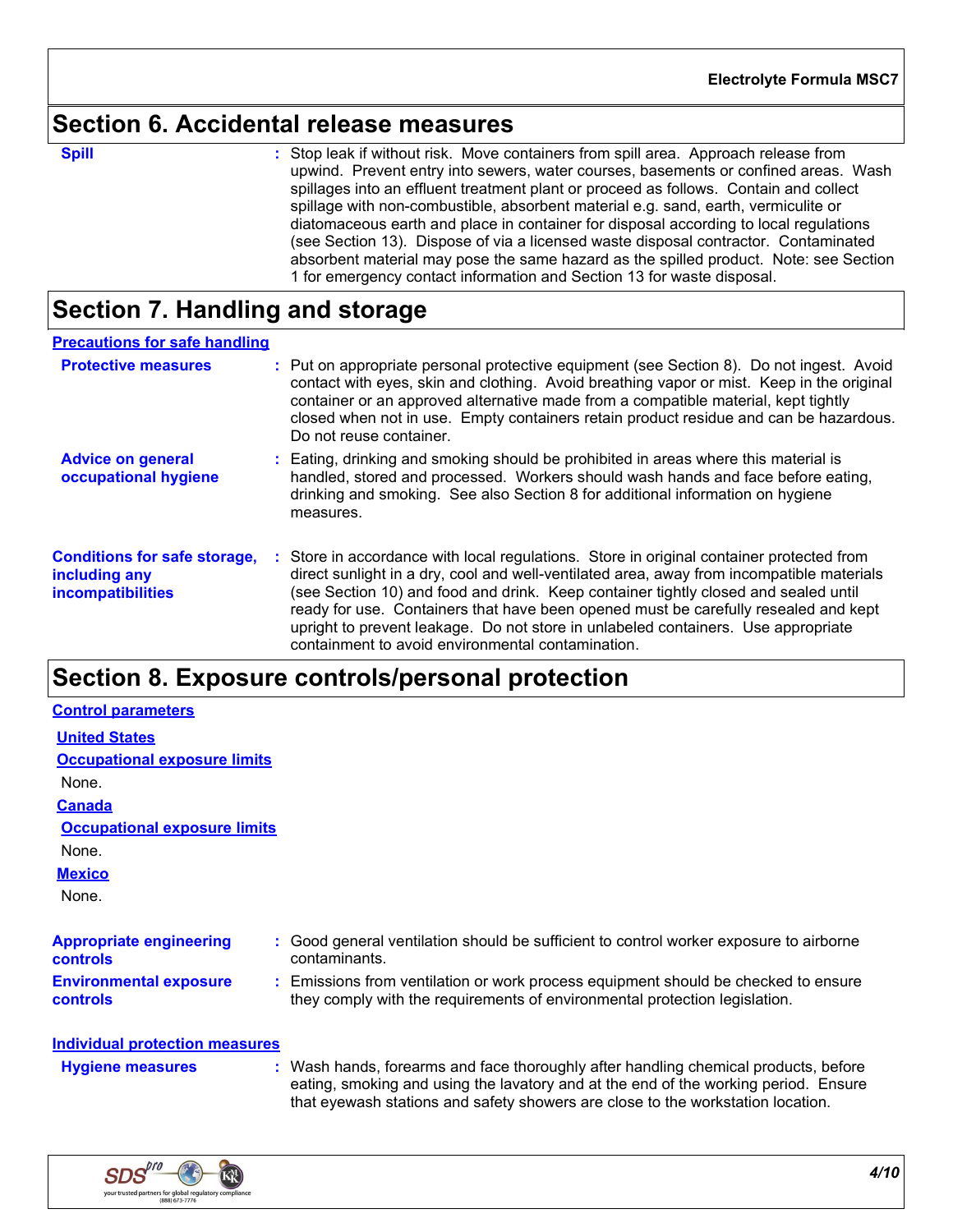# **Section 8. Exposure controls/personal protection**

| <b>Eye/face protection</b>    | : Safety eyewear complying with an approved standard should be used when a risk<br>assessment indicates this is necessary to avoid exposure to liquid splashes, mists,<br>gases or dusts. If contact is possible, the following protection should be worn, unless<br>the assessment indicates a higher degree of protection: chemical splash goggles. |
|-------------------------------|-------------------------------------------------------------------------------------------------------------------------------------------------------------------------------------------------------------------------------------------------------------------------------------------------------------------------------------------------------|
| <b>Skin protection</b>        |                                                                                                                                                                                                                                                                                                                                                       |
| <b>Hand protection</b>        | : Chemical-resistant, impervious gloves complying with an approved standard should be<br>worn at all times when handling chemical products if a risk assessment indicates this is<br>necessary.                                                                                                                                                       |
| <b>Body protection</b>        | : Personal protective equipment for the body should be selected based on the task being<br>performed and the risks involved and should be approved by a specialist before<br>handling this product.                                                                                                                                                   |
| <b>Other skin protection</b>  | : Appropriate footwear and any additional skin protection measures should be selected<br>based on the task being performed and the risks involved and should be approved by a<br>specialist before handling this product.                                                                                                                             |
| <b>Respiratory protection</b> | : Use a properly fitted, air-purifying or supplied air respirator complying with an approved<br>standard if a risk assessment indicates this is necessary. Respirator selection must be<br>based on known or anticipated exposure levels, the hazards of the product and the safe<br>working limits of the selected respirator.                       |

# **Section 9. Physical and chemical properties**

|                                  | Liquid.                         |
|----------------------------------|---------------------------------|
|                                  | Clear.                          |
|                                  | Slight                          |
|                                  | Not available.                  |
|                                  | 1.8 to 2.5                      |
|                                  | $0^{\circ}$ C (32 $^{\circ}$ F) |
|                                  | 100°C (212°F)                   |
|                                  | Not available.                  |
|                                  | Not available.                  |
|                                  | Not available.                  |
|                                  | Not available.                  |
|                                  |                                 |
|                                  | Not available.                  |
| t                                | $>1$ [Air = 1]                  |
|                                  | 1.1                             |
|                                  | Miscible in water.              |
|                                  | Not available.                  |
|                                  |                                 |
|                                  | Not available.                  |
| <b>Decomposition temperature</b> | Not available.                  |
|                                  | Not available.                  |
|                                  | Not available.                  |
|                                  | $3\%$ (w/w)                     |
|                                  |                                 |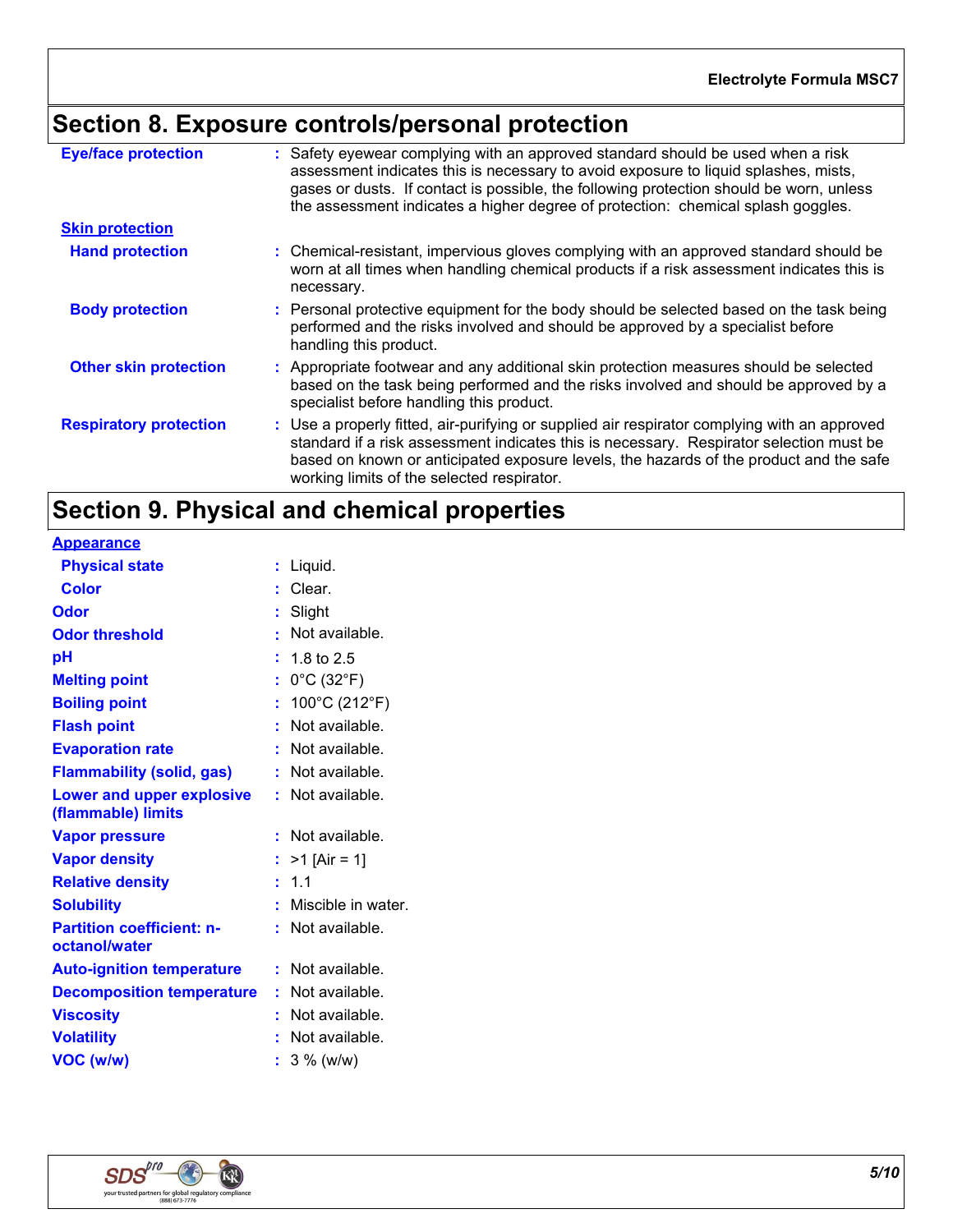# **Section 10. Stability and reactivity**

| . .                                          |                                                                                                           |
|----------------------------------------------|-----------------------------------------------------------------------------------------------------------|
| <b>Hazardous decomposition</b><br>products   | : Under normal conditions of storage and use, hazardous decomposition products should<br>not be produced. |
| <b>Incompatible materials</b>                | : Reactive or incompatible with the following materials: oxidizing materials and alkalis.                 |
| <b>Conditions to avoid</b>                   | : No specific data.                                                                                       |
| <b>Possibility of hazardous</b><br>reactions | : Under normal conditions of storage and use, hazardous reactions will not occur.                         |
| <b>Chemical stability</b>                    | : The product is stable.                                                                                  |
| <b>Reactivity</b>                            | : No specific test data related to reactivity available for this product or its ingredients.              |

## **Section 11. Toxicological information**

#### **Information on toxicological effects**

#### **Acute toxicity**

| <b>Product/ingredient name</b> | <b>Result</b> | <b>Species</b> | <b>Dose</b> | <b>Exposure</b> |
|--------------------------------|---------------|----------------|-------------|-----------------|
| <b>Citric Acid</b>             | LD50 Oral     | Rat            | 3 g/kg      |                 |
| Ammonium nitrate               | LD50 Oral     | Rat            | 2217 mg/kg  |                 |
| Sodium etasulfate              | LD50 Oral     | Rat            | 4 g/kg      |                 |

#### **Irritation/Corrosion**

| <b>Product/ingredient name</b> | <b>Result</b>              | <b>Species</b> | <b>Score</b> | <b>Exposure</b>      | <b>Observation</b> |
|--------------------------------|----------------------------|----------------|--------------|----------------------|--------------------|
| <b>Citric Acid</b>             | Eyes - Severe irritant     | Rabbit         |              | 24 hours $750 \mu g$ |                    |
|                                | Skin - Mild irritant       | Rabbit         |              | 24 hours 500 mg      |                    |
|                                | I Skin - Moderate irritant | Rabbit         |              | $0.5$ mL             |                    |
| Sodium etasulfate              | Eves - Mild irritant       | Rabbit         |              | $250 \mu g$          |                    |
|                                | Skin - Moderate irritant   | Rabbit         |              | 500 mg               |                    |

#### **Sensitization**

There is no data available.

**Carcinogenicity**

There is no data available.

#### **Specific target organ toxicity (single exposure)**

There is no data available.

#### **Specific target organ toxicity (repeated exposure)**

There is no data available.

#### **Aspiration hazard**

There is no data available.

### **Information on the likely**

**:** Dermal contact. Eye contact. Inhalation. Ingestion.

#### **routes of exposure**

**Inhalation :** Exposure to decomposition products may cause a health hazard. Serious effects may be delayed following exposure. **Skin contact :** No known significant effects or critical hazards. **Eye contact :** Causes serious eye irritation. **Potential acute health effects**

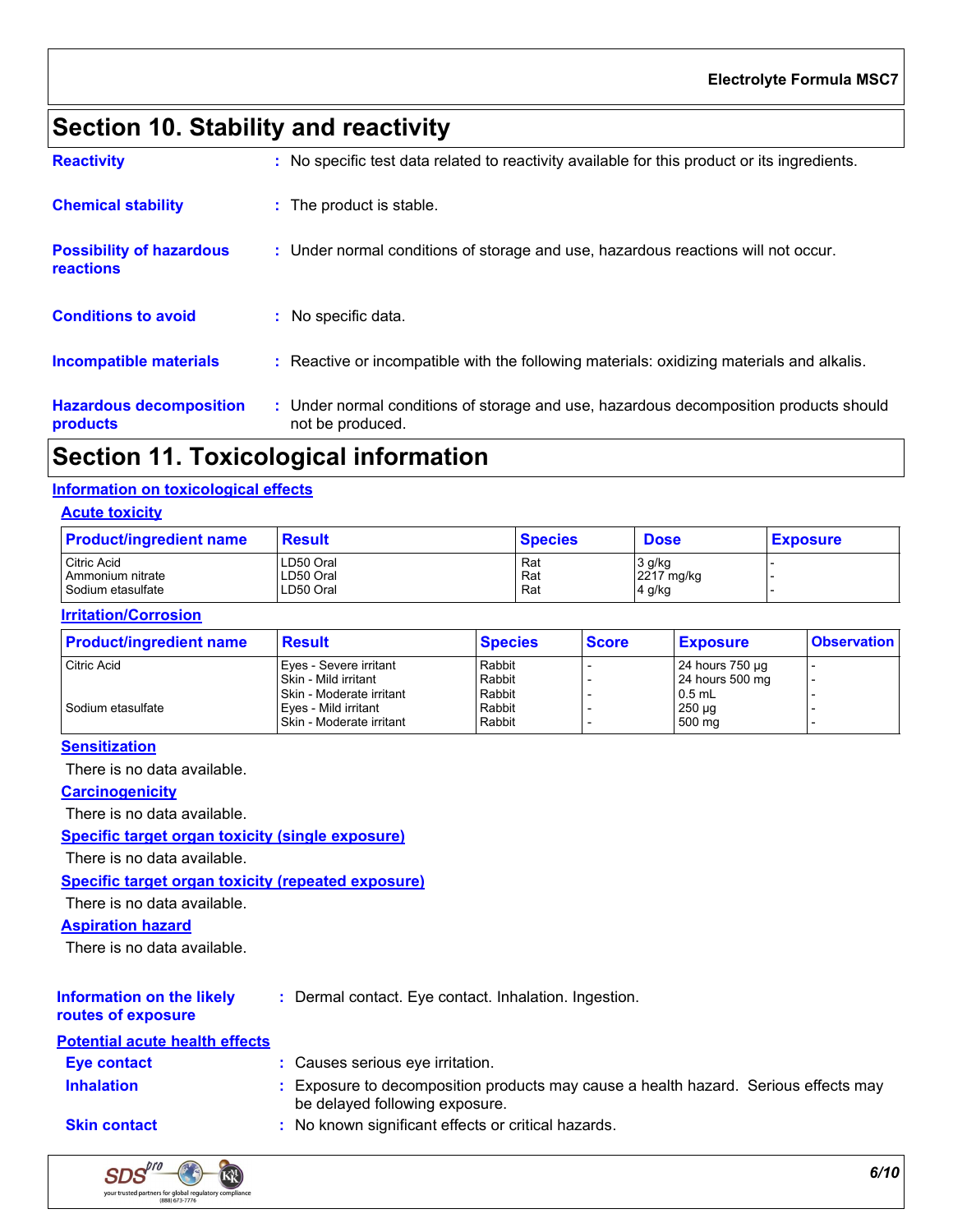# **Section 11. Toxicological information**

**Ingestion :** Irritating to mouth, throat and stomach.

|                     | Symptoms related to the physical, chemical and toxicological characteristics               |
|---------------------|--------------------------------------------------------------------------------------------|
| <b>Eye contact</b>  | : Adverse symptoms may include the following:<br>pain or irritation<br>watering<br>redness |
| <b>Inhalation</b>   | : No known significant effects or critical hazards.                                        |
| <b>Skin contact</b> | : No known significant effects or critical hazards.                                        |
| <b>Ingestion</b>    | : No known significant effects or critical hazards.                                        |

#### **Delayed and immediate effects and also chronic effects from short and long term exposure**

| <b>Short term exposure</b>                   |                                                     |
|----------------------------------------------|-----------------------------------------------------|
| <b>Potential immediate</b><br><b>effects</b> | : No known significant effects or critical hazards. |
| <b>Potential delayed effects</b>             | : No known significant effects or critical hazards. |
| <b>Long term exposure</b>                    |                                                     |
| <b>Potential immediate</b><br><b>effects</b> | : No known significant effects or critical hazards. |
| <b>Potential delayed effects</b>             | : No known significant effects or critical hazards. |
| <b>Potential chronic health effects</b>      |                                                     |
| <b>General</b>                               | : No known significant effects or critical hazards. |
| <b>Carcinogenicity</b>                       | : No known significant effects or critical hazards. |
| <b>Mutagenicity</b>                          | : No known significant effects or critical hazards. |
| <b>Teratogenicity</b>                        | : No known significant effects or critical hazards. |
| <b>Developmental effects</b>                 | : No known significant effects or critical hazards. |
| <b>Fertility effects</b>                     | : No known significant effects or critical hazards. |

#### **Numerical measures of toxicity**

| <b>Acute toxicity estimates</b> |                  |
|---------------------------------|------------------|
| <b>Route</b>                    | <b>ATE value</b> |
| Oral                            | 21957.6 mg/kg    |

# **Section 12. Ecological information**

### **Toxicity**

| <b>Product/ingredient name</b> | <b>Result</b>                       | <b>Species</b>                        | <b>Exposure</b> |
|--------------------------------|-------------------------------------|---------------------------------------|-----------------|
| Citric Acid                    | Acute LC50 160000 µg/L Marine water | Crustaceans - Carcinus maenas - Adult | 48 hours        |
| <b>Ammonium nitrate</b>        | Chronic NOEC >6 mg/L Fresh water    | Crustaceans - Cladocera               | 21 days         |

#### **Persistence and degradability**

There is no data available.

### **Bioaccumulative potential**

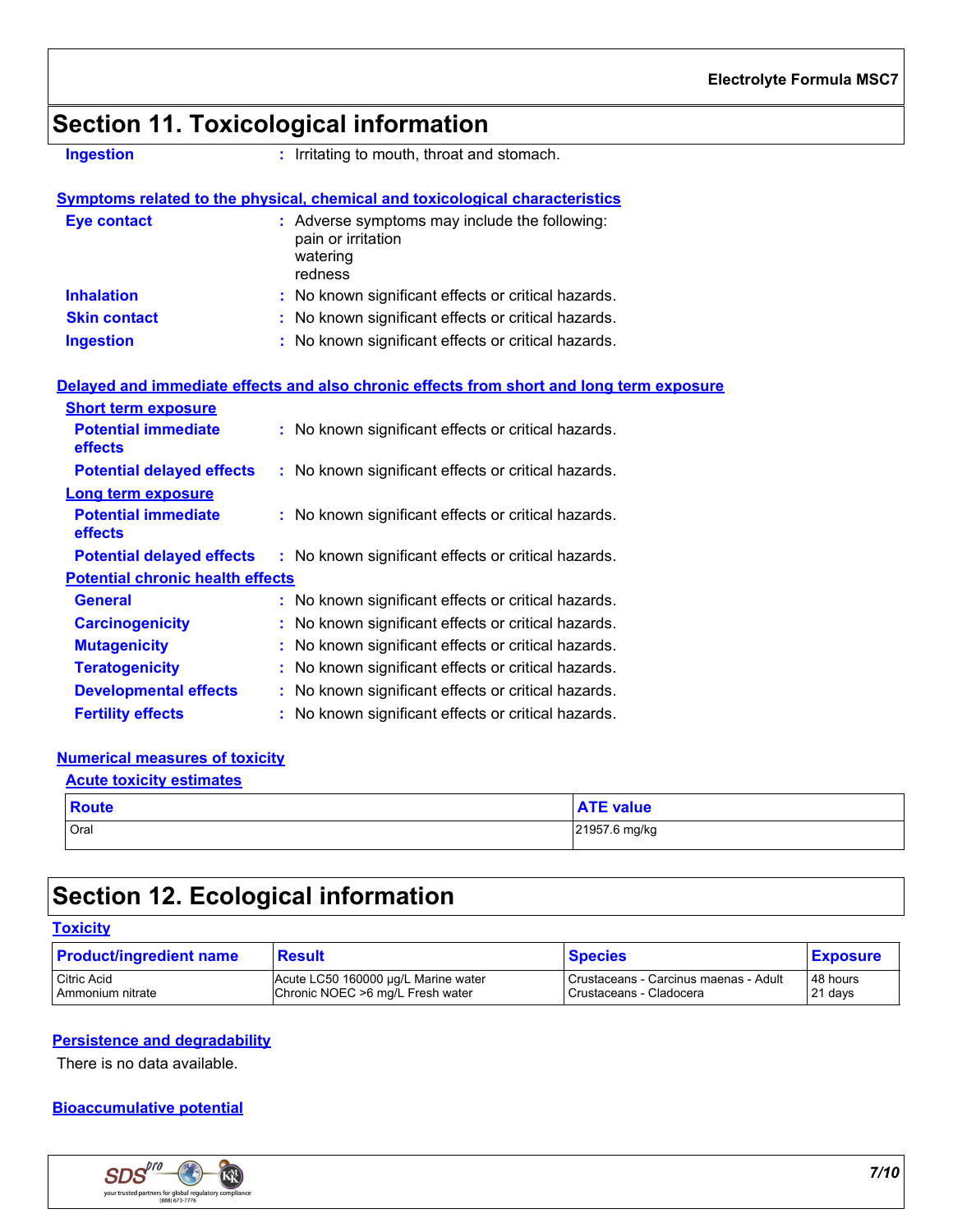# **Section 12. Ecological information**

| <b>Product/ingredient name</b> | $\blacksquare$ Log $\mathsf{P}_{\mathsf{ow}}$ | <b>BCF</b> | <b>Potential</b> |
|--------------------------------|-----------------------------------------------|------------|------------------|
| Citric Acid                    | $-1.8$                                        |            | low              |

#### **Mobility in soil**

| <b>Soil/water partition</b><br><b>coefficient (K<sub>oc</sub>)</b> | : There is no data available. |
|--------------------------------------------------------------------|-------------------------------|
|                                                                    |                               |

**Other adverse effects** : No known significant effects or critical hazards.

# **Section 13. Disposal considerations**

#### **Disposal methods :**

The generation of waste should be avoided or minimized wherever possible. Disposal of this product, solutions and any by-products should comply with the requirements of environmental protection and waste disposal legislation and any regional local authority requirements. Dispose of surplus and non-recyclable products via a licensed waste disposal contractor. Waste should not be disposed of untreated to the sewer unless fully compliant with the requirements of all authorities with jurisdiction. Waste packaging should be recycled. Incineration or landfill should only be considered when recycling is not feasible. This material and its container must be disposed of in a safe way. Care should be taken when handling empty containers that have not been cleaned or rinsed out. Empty containers or liners may retain some product residues. Avoid dispersal of spilled material and runoff and contact with soil, waterways, drains and sewers.

# **Section 14. Transport information**

|                                      | <b>DOT</b>               | TDG / NOM-003-SCT        | <b>IMDG</b>    | <b>IATA</b>    |
|--------------------------------------|--------------------------|--------------------------|----------------|----------------|
| <b>UN number</b>                     | Not regulated.           | Not regulated.           | Not regulated. | Not regulated. |
| <b>UN proper</b><br>shipping name    |                          | $\overline{\phantom{a}}$ |                |                |
| <b>Transport</b><br>hazard class(es) |                          | $\blacksquare$           |                |                |
| <b>Packing group</b>                 | $\overline{\phantom{a}}$ | $\qquad \qquad$          |                |                |
| <b>Environmental</b><br>hazards      | No.                      | No.                      | No.            | No.            |
| <b>Additional</b><br>information     |                          |                          |                |                |

**AERG :** Not applicable.

**Special precautions for user Transport within user's premises:** always transport in closed containers that are **:** upright and secure. Ensure that persons transporting the product know what to do in the event of an accident or spillage.

**Transport in bulk according :** Not available. **to Annex II of MARPOL 73/78 and the IBC Code**

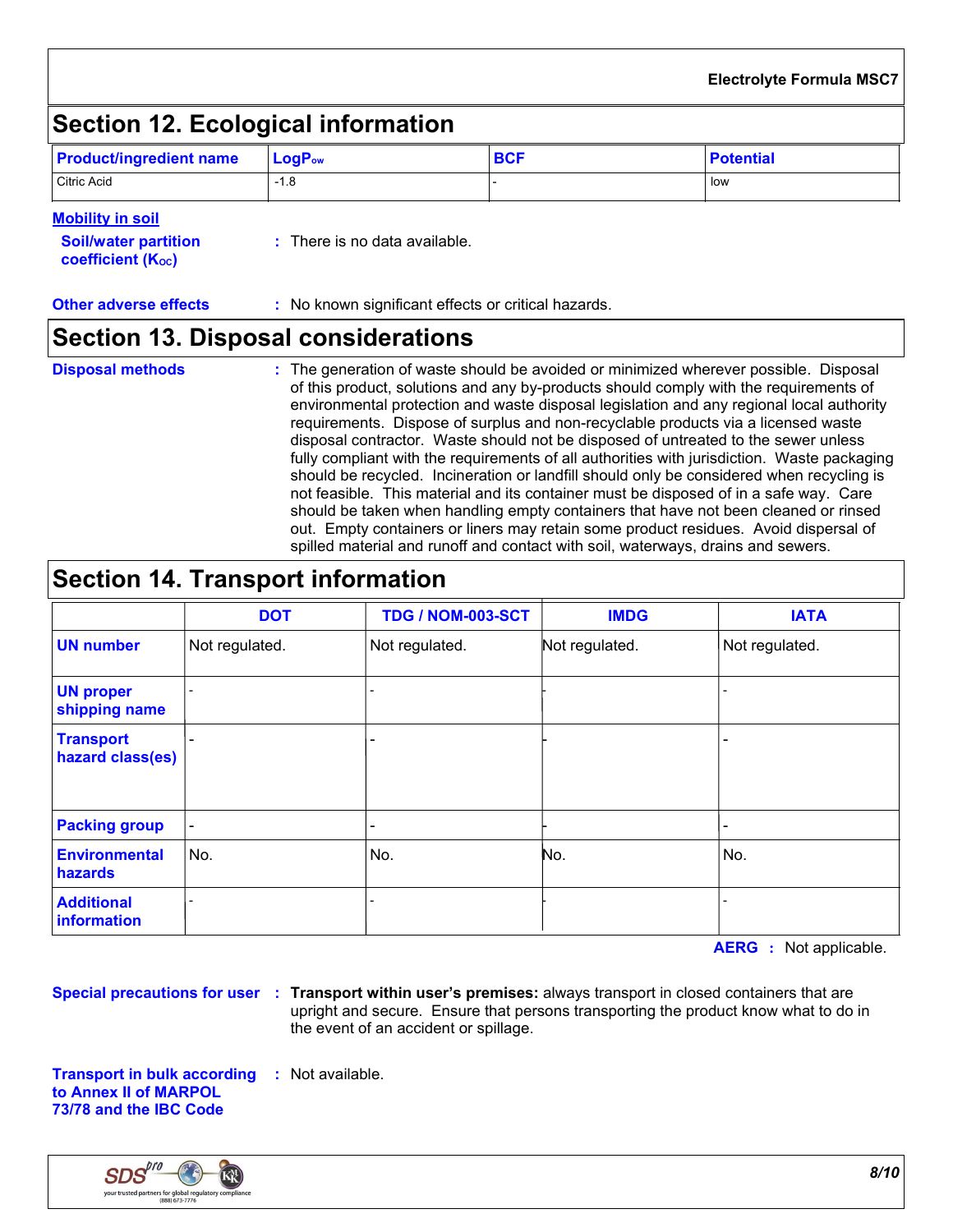#### **Electrolyte Formula MSC7**

# **Section 15. Regulatory information**

| U.S. Federal requlations                                                          | : United States inventory (TSCA 8b): All components are listed or exempted. |
|-----------------------------------------------------------------------------------|-----------------------------------------------------------------------------|
| <b>Clean Air Act Section 112</b><br>(b) Hazardous Air<br><b>Pollutants (HAPs)</b> | : Not listed                                                                |
| <b>Clean Air Act Section 602</b><br><b>Class I Substances</b>                     | : Not listed                                                                |
| <b>Clean Air Act Section 602</b><br><b>Class II Substances</b>                    | : Not listed                                                                |
| <b>DEA List I Chemicals</b><br>(Precursor Chemicals)                              | : Not listed                                                                |
| <b>DEA List I Chemicals</b><br><b>(Precursor Chemicals)</b>                       | : Not listed                                                                |

#### **SARA 302/304**

#### **Composition/information on ingredients**

No products were found.

| <b>SARA 304 RQ</b> | Not applicable. |
|--------------------|-----------------|
|--------------------|-----------------|

#### **SARA 311/312**

| <b>Classification</b> | : Immediate (acute) health hazard |
|-----------------------|-----------------------------------|
|-----------------------|-----------------------------------|

#### **Composition/information on ingredients**

| <b>Name</b>        | $\frac{9}{6}$ | <b>Fire</b> | <b>Sudden</b><br><b>hazard</b> release of<br><b>pressure</b> | <b>Reactive</b> | Immediate<br>(acute)<br>health<br>hazard | <b>Delayed</b><br>(chronic)<br>health<br>hazard |
|--------------------|---------------|-------------|--------------------------------------------------------------|-----------------|------------------------------------------|-------------------------------------------------|
| <b>Citric Acid</b> | $5 - 10$      | No.         | No.                                                          | No.             | Yes.                                     | No.                                             |
| Ammonium nitrate   | $1 - 5$       | Yes.        | No.                                                          | No.             | Yes.                                     | No.                                             |
| Sodium etasulfate  | 1 - 5         | No.         | No.                                                          | No.             | Yes.                                     | No.                                             |

#### **SARA 313**

|                                           | <b>Product name</b> | <b>CAS number</b> | $\frac{9}{6}$ |
|-------------------------------------------|---------------------|-------------------|---------------|
| <b>Form R - Reporting</b><br>requirements | Ammonium nitrate    | 6484-52-2         | l 1 - 5       |
| <b>Supplier notification</b>              | Ammonium nitrate    | 6484-52-2         | l 1 - 5       |

SARA 313 notifications must not be detached from the SDS and any copying and redistribution of the SDS shall include copying and redistribution of the notice attached to copies of the SDS subsequently redistributed.

#### **State regulations**

**Massachusetts**

The following components are listed: Ammonium nitrate **:**

- 
- **New York :** None of the components are listed.

- 
- 
- **New Jersey :** The following components are listed: Ammonium nitrate **Pennsylvania :** The following components are listed: Ammonium nitrate

**California Prop. 65**

No products were found.

### **Canada**

**Canadian lists**



- **Canadian NPRI :** The following components are listed: Ammonium nitrate
- **CEPA Toxic substances :** None of the components are listed.